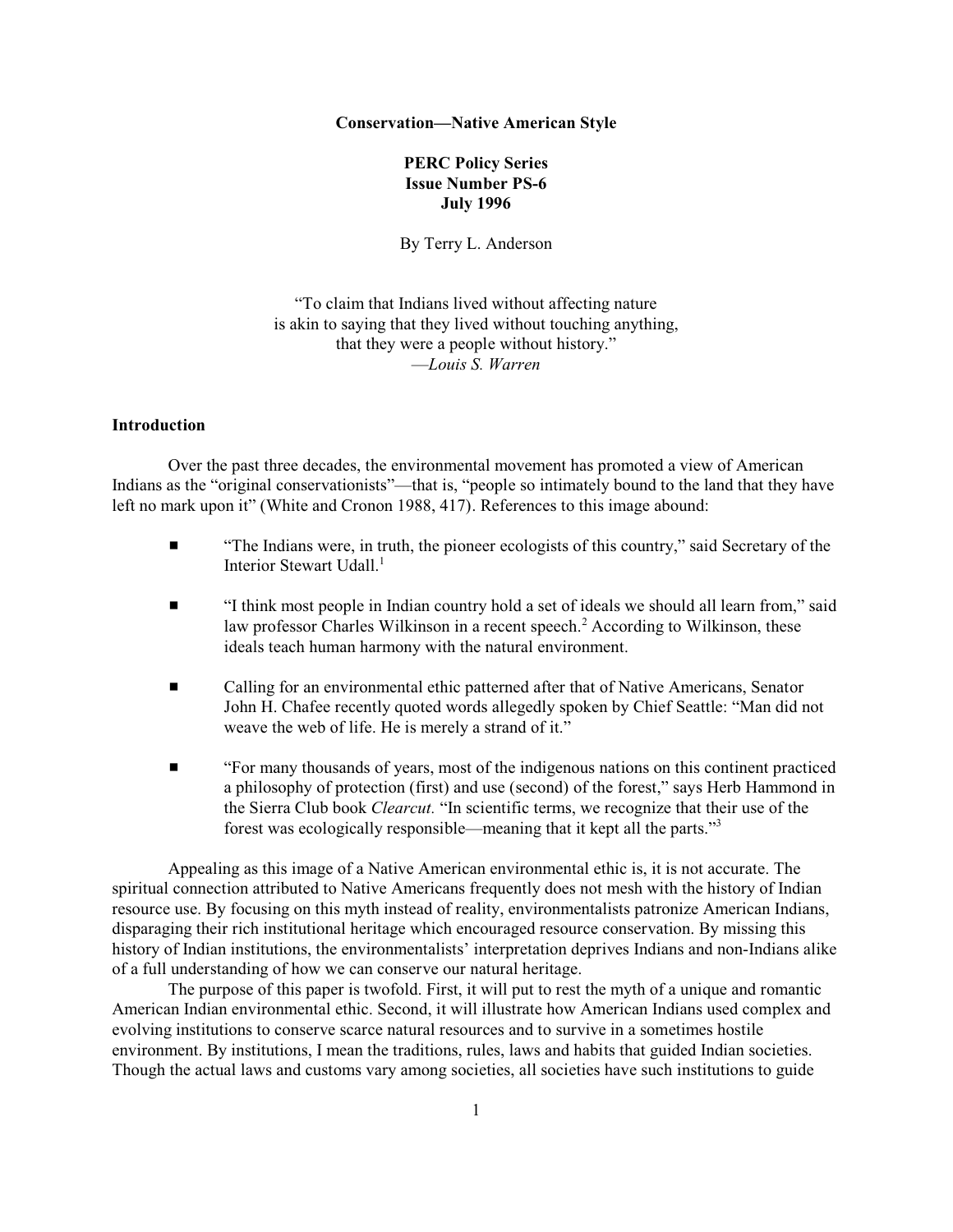them.

# **A Vision Imposed on Chief Seattle**

The impression that American Indians were guided by a unique environmental ethic often can be traced to words widely attributed to Chief Seattle. "All things are connected like the blood which unites one family," Senator Chafee quotes him as saying. "Whatever befalls the earth, befalls the sons of earth."

Yet the words in the oft-quoted speech are not actually those of Chief Seattle. They were written by Ted Perry, a scriptwriter. In a movie about pollution, he paraphrased a translation of the speech that had been made by William Arrowsmith (a professor of classics). Perry's version added "a good deal more, particularly modern ecological imagery," according to one historian who has researched the subject (Wilson 1992, 1457). Perry, not Chief Seattle, wrote that "every part of the Earth is sacred to my people." (Perry, by the way, has tried unsuccessfully to get the truth out.)

The speech reflects what many environmentalists want to hear, not what Chief Seattle said. The romantic image evoked by the speech obscures the fact, fully acknowledged by historians, that American Indians transformed the North American landscape. Sometimes these changes were beneficial, at other times harmful. But they were a rational response to abundance or scarcity in the context of institutions that governed resource use. Like Europeans and all people everywhere, American Indians responded to incentives.

For example, where land was abundant, it made sense to farm extensively and move on.

- $\blacksquare$  It was common for Indians such as the Choctaw, Iroquois, and Pawnee to clear land for farming by cutting and burning forests. Once cleared, fields were farmed extensively until soil fertility was depleted; then they cleared new lands and started the process again (see White and Cronon 1988, 419–21).
- From New England to the Southwest, wherever Indian populations were dense and farming was intense, deforestation was common. Indeed, the mysterious departure of the Anasazi from the canyons of southeastern Utah in the thirteenth century may have been due to depletion of wood supplies used for fuel (see Ambler 1989).

Similarly, where game was plentiful, Indians used only the choicest cuts and left the rest.

- **EXECUTE:** When buffalo were herded over cliffs, tons of meat were left to rot or to be eaten by scavengers (see Baden, Stroup, and Thurman 1981).
- **Examuel Hearne, a fur trader near Hudson's Bay, recorded in his journal in the 1770s that** the Chipewayan Indians would slaughter large numbers of caribou and muskox, eat only a few tongues, and leave the rest to rot.

Indians also manipulated the land to improve hunting.

 $\blacksquare$  Upland wooded areas from east to west were burned to remove the undergrowth and increase forage for deer, elk, and bison. Indeed, because of this burning, there may have been fewer "old growth" forests in the Pacific Northwest when the first Europeans arrived than there are today.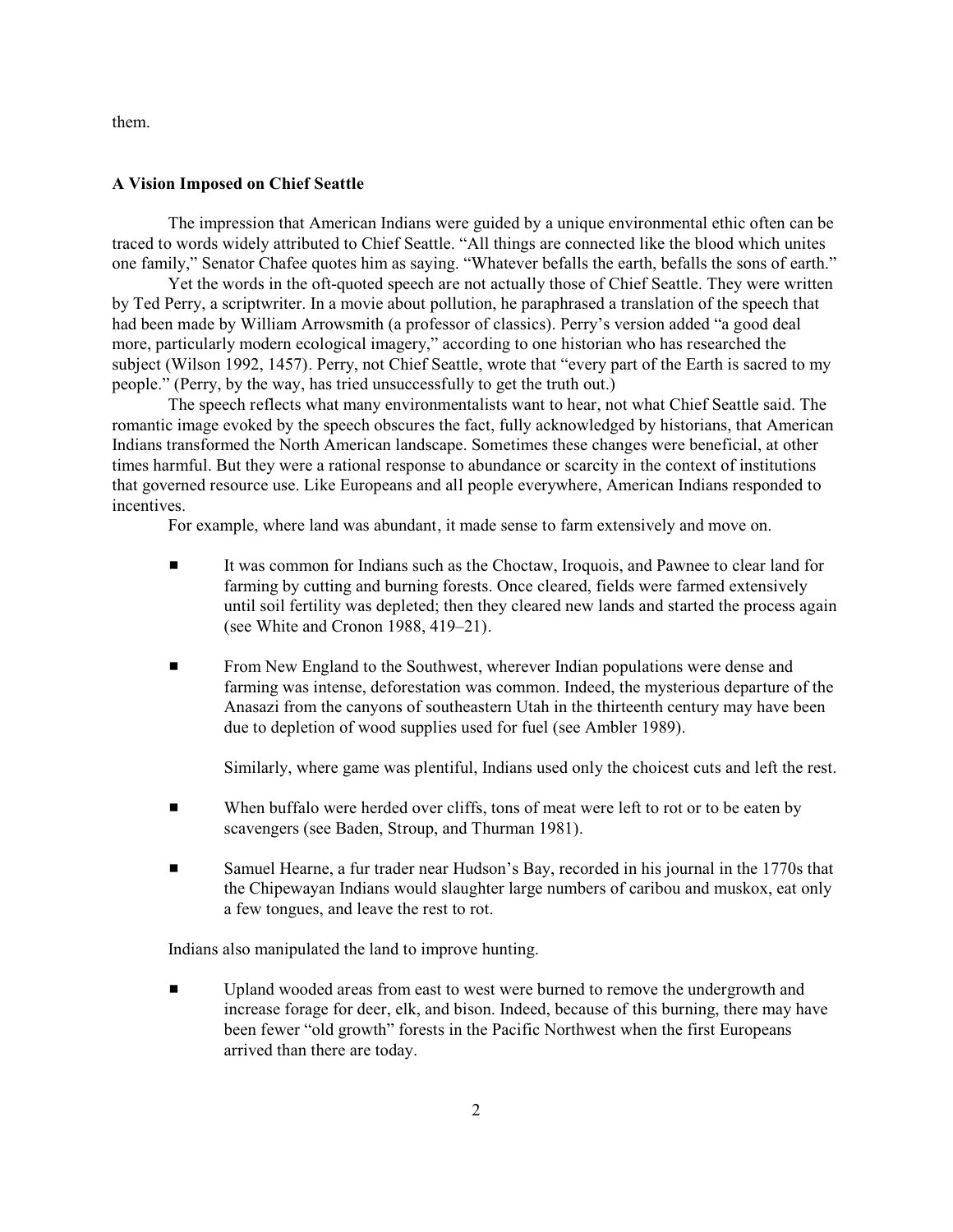In some cases, however, the improvements sought by burning were short term because these human-caused fires altered the succession of forests. In the Southeast, for example, oak and hickory forests with a higher carrying capacity for deer were displaced by fireresistant longleaf pine which supported only limited wildlife.

Generally, the demand for meat, hides, and furs by relatively small, dispersed populations of Indians put little pressure on wildlife. But, in some cases game depletion resulted from what is known as the "tragedy of the commons." This term, coined by biologist Garrett Hardin, describes what happens when no one has ownership of a resource and anyone has access to it.

Wild animals represented a "commons." They belonged to no one until they were killed. If anyone left an animal, in the hope that it would be there later, someone else was likely to kill it. Without ownership, no one had an incentive to protect the animals. Thus, they were overhunted, and wildlife populations fell.

- **Exercise 1** Anthropologist Paul Martin (1968 and 1984) believes that the extinction of the mammoth, mastodon, ground sloth, and the saber-toothed cat were directly or indirectly due to "prehistoric overkill" by exceptionally competent hunters.
- $\blacksquare$  With the advent of the Europeans, who wanted furs, Indians were able to trap furs and trade them for European goods such as beads, cloth, knifes, and firearms. Where there were no institutions that limited entry into the common trapping grounds, fur-bearing populations were decimated (see Carlos and Lewis 1995).

Louis S. Warren drives the final nail in the coffin of the "living in harmony with nature" myth:

to claim that Indians lived without affecting nature is akin to saying that they lived without touching anything, that they were a people without history. Indians often manipulated their local environments, and while they usually had far less impact on their environments than European colonists would, the idea of "preserving" land in some kind of wilderness state would have struck them as impractical and absurd. More often than not, Indians profoundly shaped the ecosystems around them. . . . (Warren 1996, 19)

### **Getting the Incentives Right**

While there were exceptions that led to the "tragedy of the commons," generally American Indians understood the importance of getting the incentives right. Personal ethics and spiritual values were important, as they are in any society, but those ethics and values worked along with private and communal property rights. These rights strictly defined who could use resources and rewarded good stewardship.

It is sometimes difficult to fit the pre-Columbian Indian institutions into the modern context of law, government, and property rights. For example, the term *nation* is applied to Indian tribes as if the tribes were organized into formal governing structures for the entire group of Indians similar to governments that manage modern nation states. But most Indian tribes were made up of relatively independent groups with little centralized control except at specific times, when the bands might gather for such events as ceremonies or hunts. Similarly, since Indians seldom had a written language, rules could not be codified into formal laws.

The lack of familiar modern institutions, however, by no means implies that Indians lacked rules,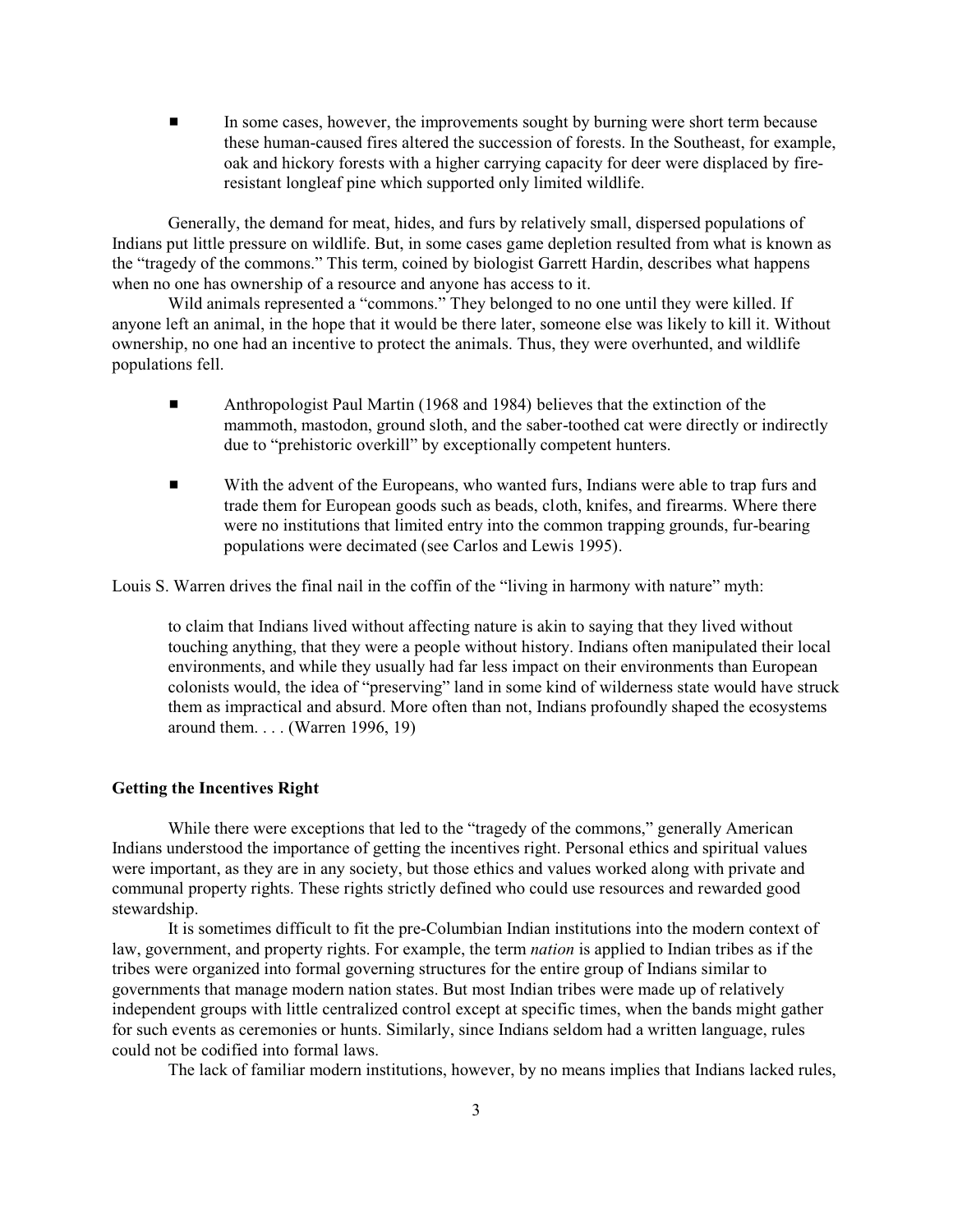customary or formal. American Indian tribes were able to produce and sustain abundant wealth because they had institutions that made clear who had rights to land, fishing and hunting territories, and personal property. Pre- and post- Columbian Indian history is replete with examples of how property rights conditioned the human interface with the natural environment. Consider the following:

# *Land and Water Rights: Some Communal, Some Private*

Indian land tenure systems varied considerably, "ranging from completely or almost completely communal systems to systems hardly less individualistic than our own with its core of fee simple tenure" (Copper 1949, 1). The degree of private ownership reflected the scarcity of land and the difficulty or ease of defining and enforcing rights. Julian H. Steward (1938, 253) concludes that "Truly communal property was scant" among American Indians.

Because agricultural land required investments and because boundaries could be easily marked, agricultural land was often privately owned. However, unlike most private land ownership today, Indian property was usually held by families or clans rather than individuals.

For example, families among the Mahican Indians in the Northeast possessed hereditary rights to use well-defined tracts of garden land along the rivers. Europeans recognized this ownership, and deeds of white settlers indicate that they often approached lineage leaders to purchase this land. Prior to European contact, other Indian tribes recognized Mahican ownership of these lands by not trespassing (Brasser 1974, 14). Away from the rivers, however, where the value of land for crops was low, it was not worth establishing ownership. As one historian put it, "no one would consider laying out a garden in the rocky hinterlands" (Brasser 1974, 7).

In the Southeast where Indians engaged in settled agriculture, private ownership of land was common. "The Creek town is typical of the economic and social life of the populous tribes of the Southeast," writes historian Angie Debo.

Each family gathered the produce of its own plot and placed it in its own storehouse. Each also contributed voluntarily to a public store which was kept in a large building in the field and was used under the direction of the town chief for public needs. (Debo 1970, 13–14)

Private garden plots were common in the East, as were large community fields with plots assigned to individual families. Because there were economies of scale in planting and cultivation, these tasks were done communally under the direction of a chief, but harvesting on each plot was done by the owning family, with the bounty stored in the family's own storehouse.

The Omaha tribe in what is now Nebraska cultivated private garden patches along streams. Plots were allocated on the basis of occupancy, and "as long as a tract was cultivated by a family no one molested the crops or intruded on the ground" (Fletcher and La Flesche 1992, 1:269). When the Omaha obtained the horse, as did other Plains Indians, they became more nomadic, abandoning most crop cultivation. However, their tradition of private garden plots carried over into the reservation era when the tribe again allotted land to families and clans.

The Havasupai in the Southwest also considered ownership of farmland private as long as it was in use, and the Hopi Indians assigned to the various matrilineal clans of the village exclusive rights to the fields. "[E]ach clan allotment was marked by boundary stones, set up at the corners of the fields, with symbols of the clans painted on them" (Kennard 1979, 554), wrote one anthropologist. Another notes that clan lands were marked "by numerous boundary stones . . . placed at the corners and junctions points" and "engraved on their faces with symbols of the appropriate clan" (Forde 1931, 367). The clan allotments were usually assigned to the women and became associated with a specific household through inheritance. To spread the risk associated with lack of rain or sudden flooding, each clan generally had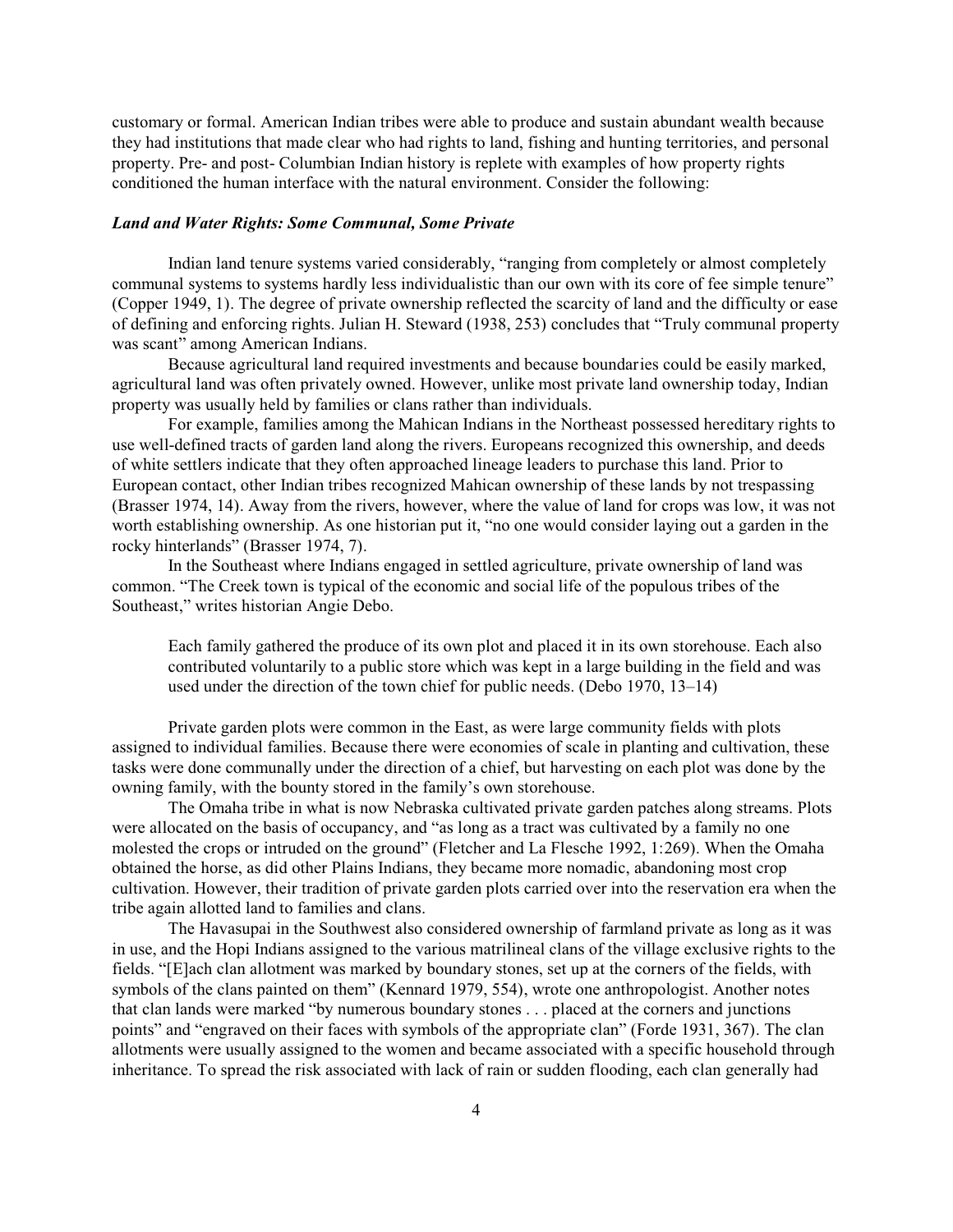plots in more than one location.<sup>4</sup>

Dispersal of the lands of each clan over a number of sites is of very great practical importance since it reduces the risk of crop failure; where one group of fields may be washed out there remains the chance that the others may be spared. (Forde 1931, 369)

The Hopi and Zuni branches of the Pueblo Indians living in the Upper Colorado Basin also developed property rights reflecting their environment and production techniques. The Hopi made use of periodic flooding of their lands during the summer months by building small stone walls to check the water flow, increasing soil moisture but preventing flooding of crops. Because flood control and irrigation systems required extensive capital investment and provided economies of scale, construction was communal. Where water flowed constantly from springs on family-owned land and required little or no investment, water rights were privately owned. Florence Ellis (1979, 355) writes:

Technically the irrigated farmlands belonged to the Pueblo as a whole. Through assignment by the Isleta governor, an individual usually obtained a single acre of land [and the necessary water rights], but if the governor or his captains found that the assignee left the land within a year or did not farm it, the plot and accompanying water rights were returned to Pueblo possession and reassigned.

Fruit and nut trees, which required long-term investment and care, were privately owned and usually inherited.<sup>5</sup> "So important were the piñon resources that groves of trees were considered family property in several locations" within the Great Basin area of the West, says a historian (Fowler 1986, 65). In one case a Northern Paiute reflected that his father "paid a horse for a certain piñon-nut range" (Steward 1941, 440), suggesting that the property rights were valuable and tradable.

Among Indians in California, families owned piñon, mesquite, screw-bean trees, and a few wildseed patches, with ownership "being marked off by lines of rocks" (Lowie 1940, 303). Though permission to gather food was sometimes given during times of abundance, trespass was not tolerated, "the owner rebuking him [the trespasser] with such words as, 'Don't pick pine nuts here! They are not yours, but mine'" (Lowie 1940, 303). John Muir reports that the owner of a piñon tree killed a white man for felling his tree (reported in Steward 1934, 305). 6

#### *Hunting: Avoiding the "Tragedy of the Commons"*

Where Indians depended on hunting and fishing, it was imperative that they controlled access to general hunting territories and to specific harvest sites. Without that control, the hunting grounds would be a commons that would lead to overhunting. The customary rights that governed hunting, trapping, and fishing "were often expressed in terms of religion and spirituality rather than of science as we understand it today," writes Peter Usher. "Nonetheless, the rules conserved the resource base and harmony within the band" (Usher 1992, 50). Territorial hunting rights in the north arose through use and occupancy. Often outsiders were allowed to use an area for a short period of time.

Hunting groups among the Montagnais-Naskapi of Quebec between Hudson Bay and the Gulf of St. Lawrence recognized family and clan hunting areas, particularly for beaver when it became an important trade item (Rogers and Taylor 1981, 181). Similar hunting groups and rules existed in other regions.

Quoting Indian informants, anthropologists Frank G. Speck and Wendell S. Hadlock (1946, 362) report that for Indians in New Brunswick,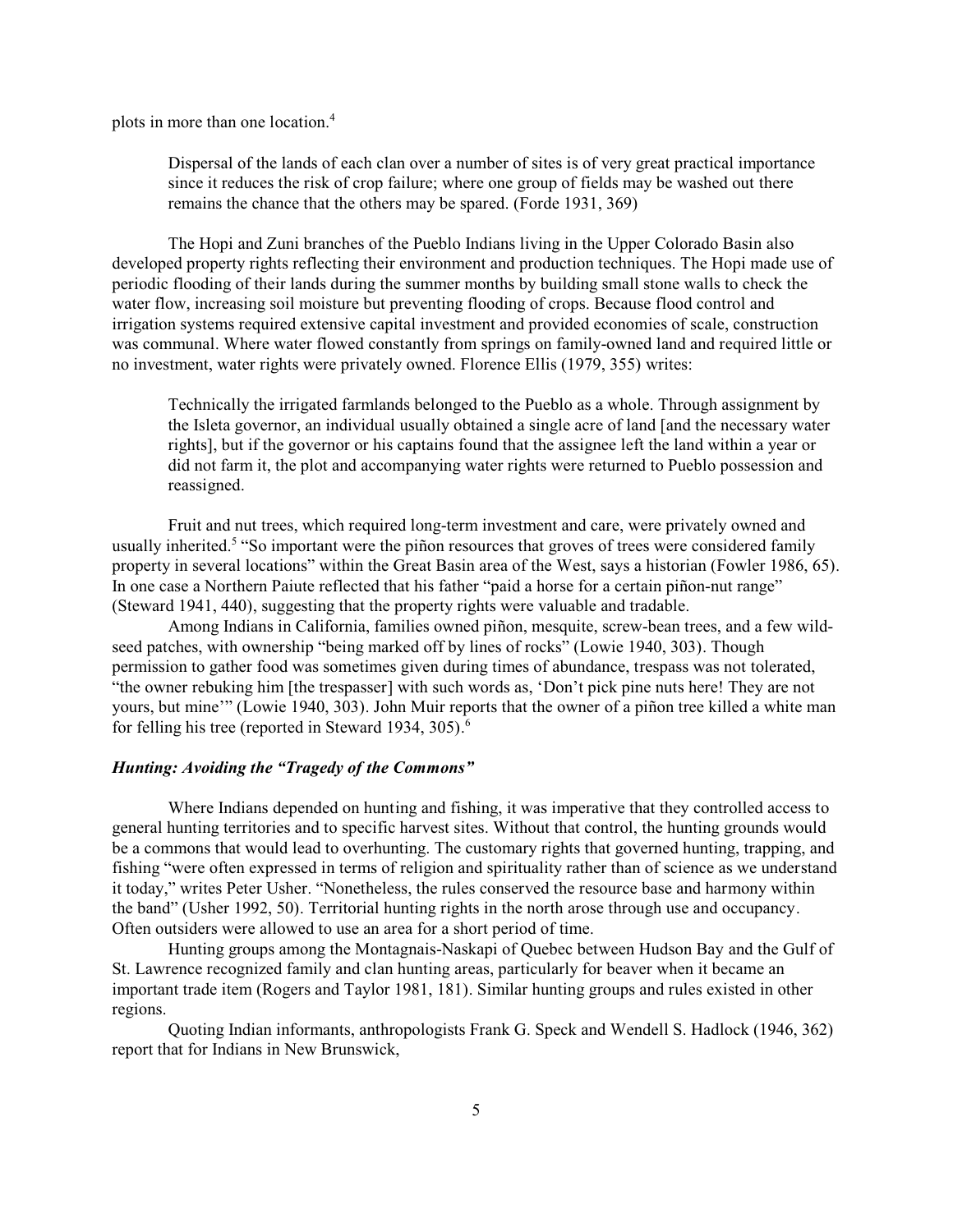It was . . . an established "rule that when a hunter worked a territory no other would knowingly or willfully encroach upon the region for several generations." Some of the men held districts which had been hunted by their fathers, and presumably their grandfathers.

They even had a colloquial term that translates to "my hunting ground." Frank Speck says that the Algonkian Indians from the Atlantic to the Great Lakes

carried on their hunting in restricted, family hunting territories descending from generation to generation in the male line. It was in these family tracts that the supply of game animals was maintained by deliberate systems of rotation in hunting and gathering, and defended by the family groups as a heritage from some remote time when the country had been given to their ancestors by the Creator. (Speck 1939, 258–59)

This ownership, says Speck (1939, 259), led to

the maintenance of a supply of animal and vegetable life, methods of insuring its propagation to provide sources of life for posterity, the permanent family residence within well-known and oftentimes blazed property boundaries, and resentment against trespass by the family groups surrounding them who possessed districts of their own.

Indian tribes of western North America defended their hunting, fishing, and gathering territories against trespass (see Steward 1938, 254). Steward reports that among Paiute Indians of the Owens Valley in California, "communal groups stayed within their district territory," (Steward 1934, 252) which was bounded by natural features such as mountains, ridges, and streams. Each distinct Apache band, says Keith H. Basso (1970, 5),

had its own hunting grounds and, except when pressed by starvation, was reluctant to encroach upon those of a neighbor. . . . Each local group had exclusive rights to certain farm sites and hunting localities, and each was headed by a chief who directed collective enterprises. . . .

Customs and norms regulated the harvest. There was a district head man who determined where and when to hunt based on his knowledge from the past.

### *Fishing: Well-Defined Rights*

In the Pacific Northwest Indians had well-defined fishing rights.<sup>7</sup> To capture salmon returning from the ocean to spawn in freshwater streams, Indians placed fish wheels, weirs, and other fixed appliances at falls or shoals where the fish were naturally channeled (Netboy 1958, 11).

Their technology was so efficient that they could have depleted salmon stocks, but they realized the importance of allowing some of the spawning fish to escape upstream. Robert Higgs (1982, 59) quotes a Quileute Indian born about 1852:

When the Indians had obtained enough fish they would remove the weirs from the river in order that the fish they did not need could go upstream and lay their eggs so that there would be a supply of fish for future years.

In an important case regarding Indian fishing rights in the Northwest, Judge George Boldt noted that "individual Indians had primary use rights in the territory where they resided and permissive use rights in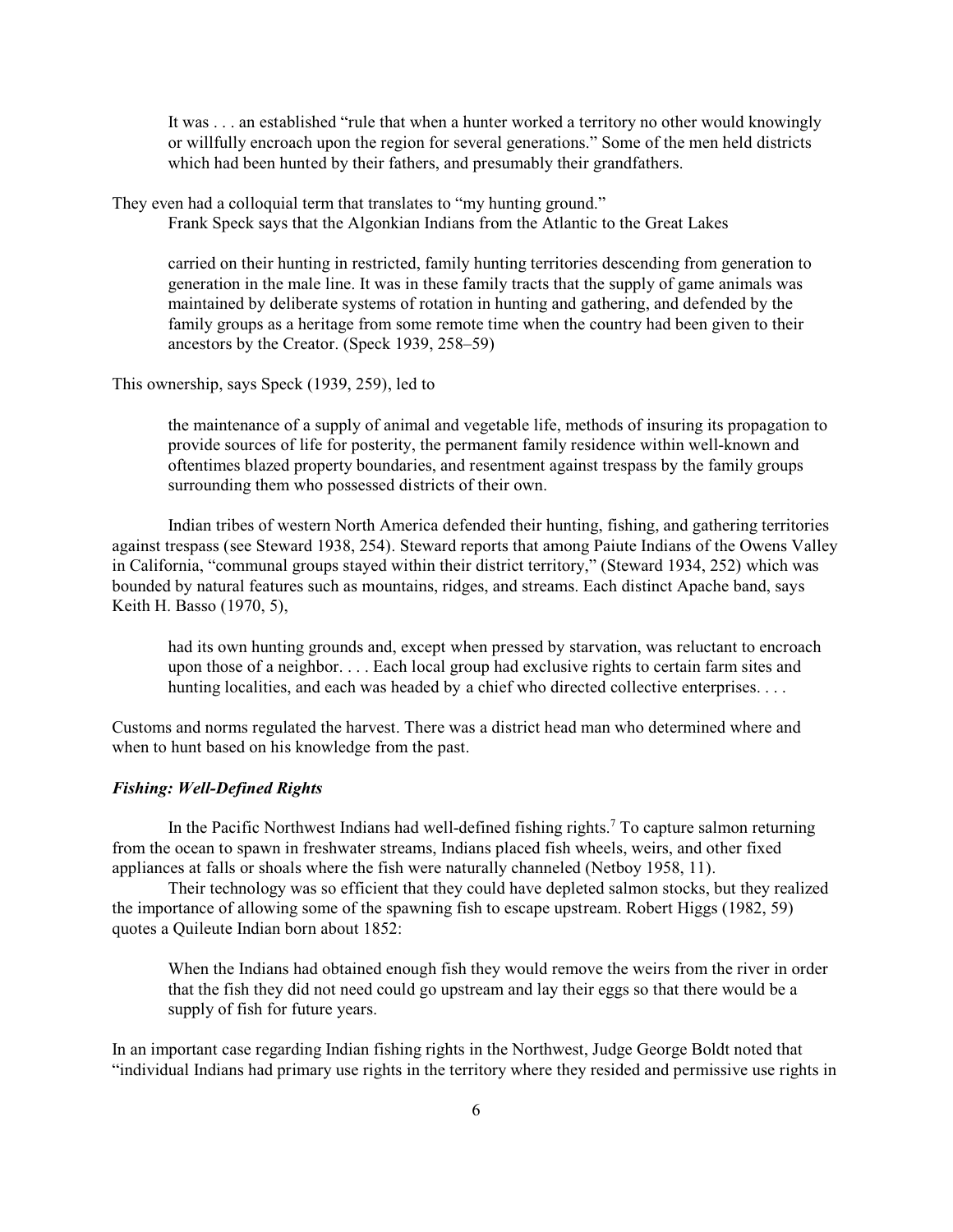the natal territory (if this was different) or in territories where they had consanguineal kin."<sup>8</sup> In many cases the fishing sites were inherited by sons from their fathers (Higgs 1982, 59).

Relying on salmon as their main source of food, the coastal Tlingit and Haida Indians established clear rights to fishing locations where salmon congregated on their journey to spawning beds. Access to these locations was limited to the clan or house group. In addition to property rights to the salmon streams, these Indians had rights to "bear- and goat-hunting areas, berry and root patches, hot springs, sea otter grounds, seal and seal lion rocks, shellfish beds, cedar stands and trade routes" (Langdon 1989, 306).

The management units could exclude other clans or houses from their fishing territories. When territories were infringed upon, the trespasser was required to indemnify the owning group or potentially face violent consequences (see Oberg 1973 and De Laguna 1972).<sup>9</sup> Management decisions were generally made by the yitsati, the "keeper of the house," who had the power to make and enforce decisions regarding harvest levels, escapement, fishing seasons, and harvest methods. This eldest clan male possessed superior knowledge about salmon runs, escapement, and fishing technology and therefore was in the best position to be the "custodian or trustee of the hunting and fishing territories" (De Laguna 1972, 464). Though there is debate over just how powerful the yitsati was (see Olson 1967), it is clear that salmon runs were sustained over long periods by rules made locally.

Unfortunately, the white man's law usurped these secure Indian fishing rights and replaced them with a system that encourages the tragedy of the commons. It was "economically inferior to the property system originally established by the tribes," one scholar concludes (Barsh 1977, 23).

# *Personal Items: Private*

Though ownership of land and natural resources varied considerably, personal items were nearly always privately owned. Clothes, weapons, utensils, and housing were often owned by women, for whom they provided a way to accumulate personal wealth. For the Plains Indians, the tepee offers an example. Women collected enough hides (usually between 8 and 20), tanned and scraped them, and prepared a great feast where the hides were sewn together by the participants.

The effort required to produce items of personal use provided an incentive to ensure that they became private property. Weeks or months could be spent collecting buffalo hides for tepees. Time was spent chipping arrow heads, constructing bows and arrows, and weaving baskets. One historian illustrates the point:

Water, seed, and hunting areas, minerals and salt deposits, etc., were freely utilized by anyone. But once work had been done upon the products of natural resources (mixed labor with them) they became the property of the person or family doing the work. Willow groves could be used by anyone, but baskets made of willows belonged to their makers. Wild seeds could be gathered by anyone, but once harvested, they belonged strictly to the family doing the task. . . . (Steward 1934, 253)

In other cases, the raw materials themselves were scarce, and these, too, were private property. Stone from which arrowheads were chipped was personal property obtained through long-distance trade. Special wood for bows was traded; for this to happen the wood had to be privately owned. In short, property rights reflected the degree of scarcity of the good.

Consider trader Charles Larpenteur's description, written in 1860, of a wealthy Blackfoot man: "It is a fine sight to see one of those big men among the Blackfeet, who has two or three lodges, five or six wives, twenty or thirty children, and fifty to a hundred horses; for his trade amounts to upward of \$2,000 a year" (1898, 401). Converting this amount to 1990 dollars, such a man had an annual income of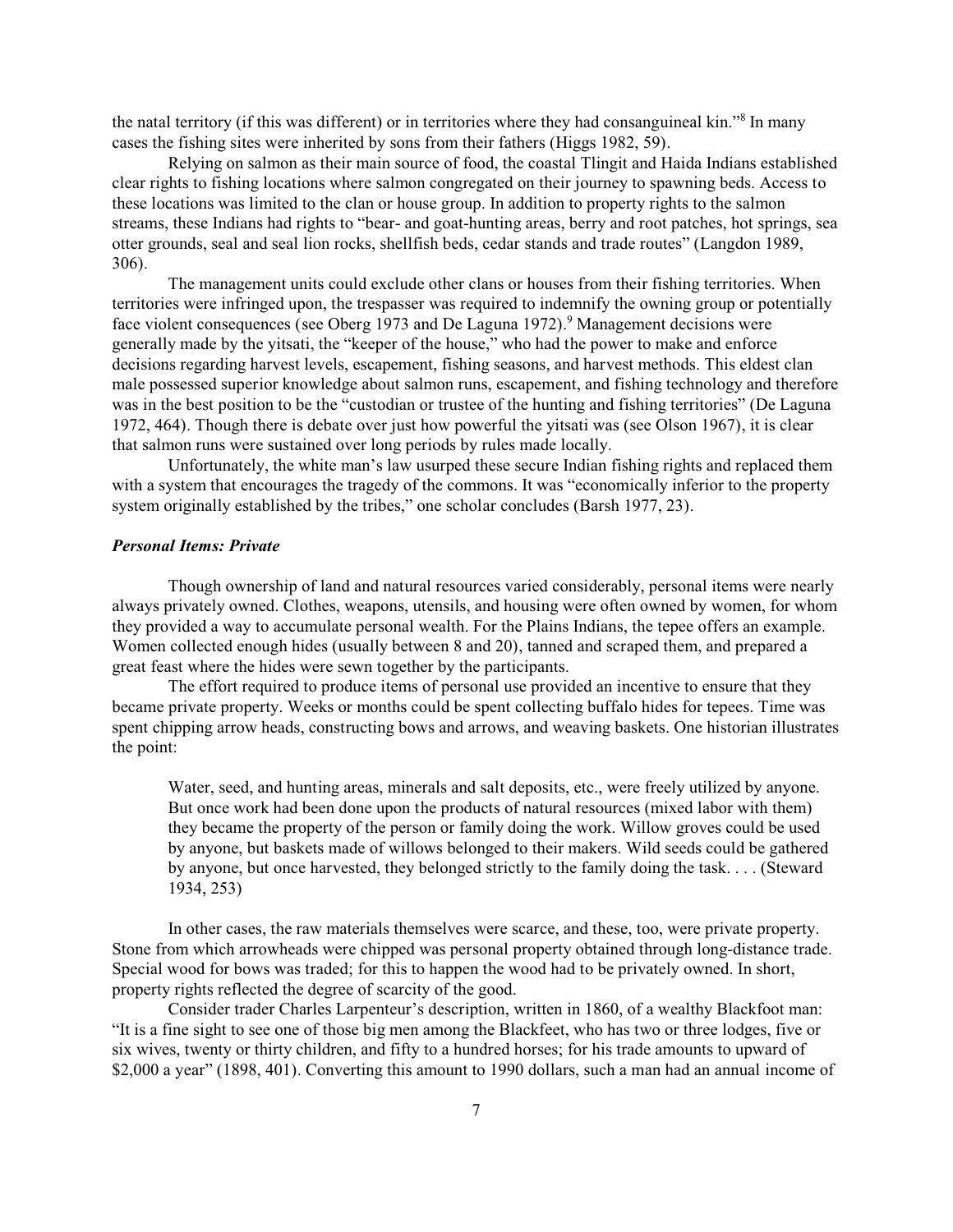approximately \$500,000!

Perhaps the best example of private ownership was the horse, which was acquired by Plains Indians in the latter half of the eighteenth century. The horse revolutionized transportation and hunting. A good horse could be ridden into a stampeding buffalo herd so that arrows could be shot at close range. By following the buffalo, the Plains Indians could live a life of abundance.

The horse became one of the Indian's most important sources of wealth. "A buffalo runner of known ability was worth several common riding horses or pack animals" (Ewers 1958, 78). In Canada in the early 1800s, a buffalo horse could not be purchased with ten guns—a price far greater than any other tribal possession (Barsness 1985, 61).

Given their value, horses were well-cared for and closely guarded. "No system of branding was used, but each person knew the individualities of his horses so that he could recognize them," writes Clark Wissler (1910, 97). Apparently disputes over ownership were few, but if a horse was stolen, the offense was punishable by death. Perhaps more than any other asset, the horse reflects the extent to which Indian culture utilized the institution of private ownership.

# **Additional Positive Incentives**

The above discussion makes clear that property rights were an integral part of Indian culture and that they encouraged resource conservation. But even where activities were communal, positive incentives, including incentives quite similar to ownership, made success possible.

Rabbit hunts among Indians of the Great Basin were conducted communally. These hunts required leadership skills, nets for catching the rabbits, and motivation to succeed. The nets into which the rabbits were driven were privately owned and maintained (Freed 1960, 351). To provide a positive incentive for the communal hunt, the leader of the hunt or the owners of the nets received a bigger portion of the catch (Fowler 1986, 82).

On a buffalo hunt, the successful hunter was "entitled to keep the skin and some choice portion of the meat for his family" (Steward 1938, 253). An elaborate nomenclature was used by the Omaha to describe rewards for those who killed and butchered buffalo. "To the man who killed the animal belonged the hide and one portion of tezhu' [side of meat] and the brains." Other portions were as follows: "To the first helper to arrive, one of the tezhu´ and a hind-quarter; to the second comer, the u´gaxetha [includes the stomach, beef tallow, and intestines]; to the third, the ribs [tethi´ti]" (Fletcher and La Flesche 1992, 1:273).

The hunters marked their arrows distinctively, so after the hunt, the arrows in the dead buffalo indicated which hunters had been successful (Ewers 1969, 160). Disputes over whose arrow killed the buffalo were settled by the hunt leader. Poorer families followed the hunt and depended on the charity of the hunters for meat (Ewers 1969, 162).

It took strong, well-disciplined horses to run into a stampeding herd and keep up with the buffalo. Four or five buffalo cows might be killed "on a single chase by the best Blackfoot marksman with the best horse under him. Most hunters rarely killed more than one or two buffalo at a chase. Men with inferior buffalo horses had to be satisfied with killing the slower running bulls" (Ewers 1969, 159).

If an owner decided to loan his horse for a chase, payment was expected. Three Calf described to John Ewers (1969, 161) the arrangement his father made when loaning his horse. "There was no agreement in advance for any payment to be made to my father. If the man was selfish and offered my father no meat, the next time he wished to borrow horse, father told him, 'No.'" The chase was dangerous and a loaned horse might be injured. Generally, the responsible borrower who had taken reasonable precautions to prevent injury did not have to pay damages, but the irresponsible borrower was forced to replace the lost horse.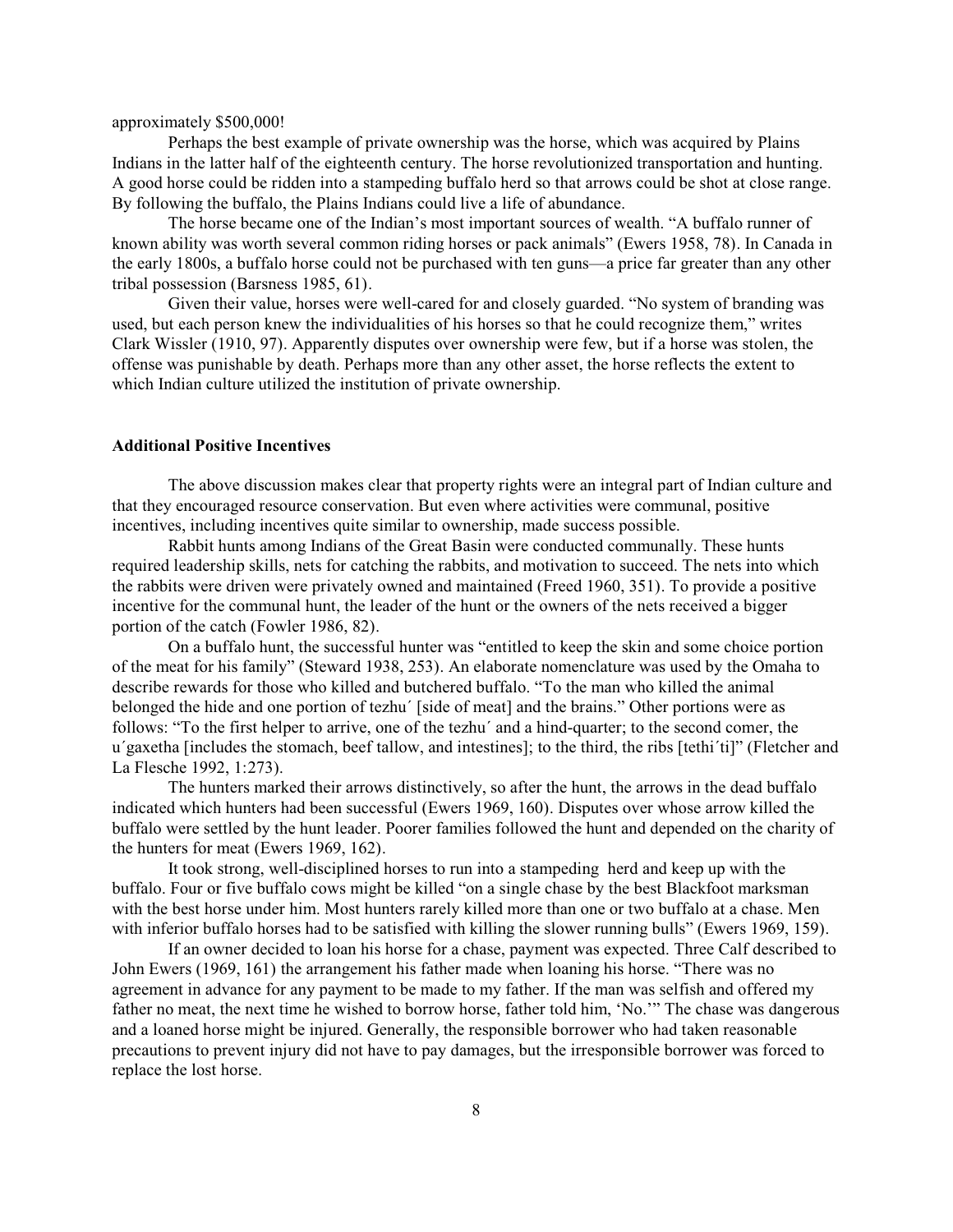In sum, faced with the reality of scarcity, Indians understood the importance of incentives and built their societies around institutions that encouraged good human and natural resource stewardship. In particular, clearly specified property rights helped encourage conservation of scarce resources. Ethics and spiritual values may have inculcated a respect for nature, but an elaborate set of social institutions that today would be considered private property rights punished irresponsible behavior and rewarded stewardship. As Louis Warren (1996, 22) puts it,

Among other things, Indian history is a tale of constant innovation and change. . . . If there is a single, characteristic Indian experience of the environment, perhaps it is the ability to change lifeways in radical fashion to maintain culture and identity.

# **Wildlife Management**: **Lessons Lost and Lessons Learned**

Today, there are abundant natural resources throughout Indian country. These resources would be better managed if tribes would return to their rich heritage of positive rewards for good stewardship instead of relying on romantic and sometimes mythical world-views promoted by non-Indian environmentalists.

Wildlife management on Indian reservations offers a distinct contrast between lessons lost and lessons learned from the history of Indian culture and institutions. In many respects, Indians on reservations have tremendous assets. They have asserted sovereign claims to fish and wildlife, both on and off reservations. Relying on treaties signed in the nineteenth century, courts have granted Indians rights to large resources. Indians have rights to half the harvestable salmon and steelhead in the Pacific Northwest. They may use gillnets not available to non-Indian fishers in the Great Lakes. They may hunt walruses and polar bears without regulation by the state of Alaska. In Wisconsin, they have special hunting privileges on public lands, including an 85-day deer season, and permission to hunt from vehicles.

Unfortunately, wildlife managers on most reservations have lost sight of the value of institutions like those described earlier in this paper. After asserting their claims, they have often created a wildlife "commons," and the consequences have been devastating. Case after case illustrates the decimation of wildlife populations (see Williams 1986, 59–64).

- **Example 1** Indian gillnetting for salmon on the West Coast has wiped out major runs of salmon on the Klamath/Trinity river system.
- **Example 3** Waste is pervasive. The Alaska Fish and Game Department documented one case of 214 caribou carcasses left to rot and "counted 24 caribou left whole—there was a snow machine track to each one. . . . Most had been there a considerable time" (quoted in Williams 1986, 73).
- # On most western reservations, big game species are often almost nonexistent. On the Crow Reservation in Montana, for example, there are very few big game animals such as deer and elk, despite the fact that the reservation has excellent habitat. According to a tribal wildlife official, non-Indians are not allowed to hunt on the reservation, but tribal members can hunt year around without limits. The few big game animals that may be found wander in from outside; they are not managed on a sustainable basis.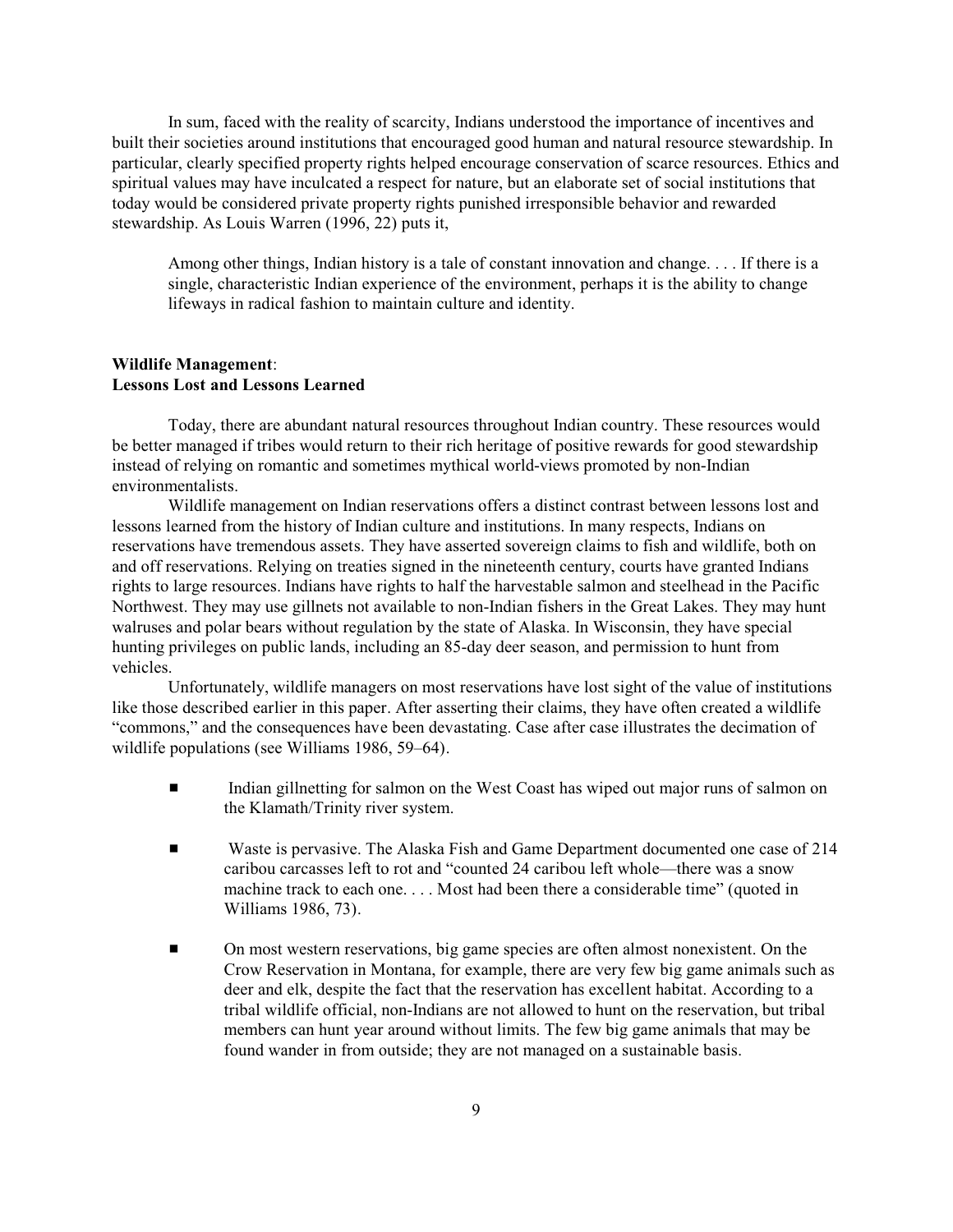One writer describes what can happen when wildife belongs to everyone:

Over the past 25 years Shoshones and Arapahos, equipped with snowmobiles, AFV's and high-powered rifles, have virtually wiped out elk, deer, moose and bighorns on the 2.2 million-acre Wind River Reservation in Wyoming. Repeated motions for modest self-regulation emanating from within the reservation have been defeated by vote of the tribal leaders. . . . in one confined area 31 dead elk were found. In another, a retired Indian game warden mowed down an entire herd of 14. Meat piled up at local dumps. Antlers were exported to the Orient where antlers and horns are ground to a powder and hawked as an aphrodisiac. (Williams 1986, 63)

### **Lessons Learned: The White Mountain Apache**

Fortunately, one wildlife success story in Indian country illustrates the power of incentives. This is the story of the White Mountain Apache of east-central Arizona. The members of this tribe are managing their trophy elk population and other wildlife opportunities on a sustainable basis—and making a profit. 10

The Fort Apache Reservation covers 1.6 million acres with a diversity of habitat from oak chaparral at lower elevations to mixed coniferous forests at higher elevations. This habitat supports about 12,000 free-ranging elk.

To get some idea of the success elk hunters enjoy, consider the reservation's track record. From 1977 to 1995, nontribal hunters have taken ninety bull elk that were recorded in either Boone and Crockett or Safari Club record books. (In comparison, this is about the number of record elk that have been taken from the entire state of Montana since record keeping began in 1932.)

Since 1980, hunters on guided trophy elk hunts have enjoyed a 90 to 95 percent success rate. The average score for antlers has been 366 Boone and Crockett points. (This is a figure comparable to a foursome averaging three under par for a round of golf.)

Yes, the resource base is large, the habitat is prime and, according to reservation biologists, the genetics of the herd are ideal for producing trophy elk. But entrepreneurship played a pivotal role on Fort Apache.

Before 1977, elk hunting on the reservation provided good hunting compared with nearby national forest lands, but it was nowhere near the quality of hunting that exists today. At that time, the state of Arizona issued 700 nontribal elk permits priced at \$150 each for hunting on the reservation. The state permits were required in addition to a tribal license, but the tribe received none of the revenues collected by the state. Each license entitled the bearer to shoot a bull elk regardless of size. Typical of state agencies, this policy maximized the number of hunter opportunities rather than the value of the hunt.

Fortunately for both the tribe and the elk, tribal leaders decided that they could capitalize on the market for trophy elk. In 1977, tribal chairman Ronnie Lupe, with the backing of the eleven-member tribal council, informed the state that the tribe would allow elk hunting without a state permit and would control all hunting and fishing on the reservation. The state opposed this but acquiesced after a federal court decision.

The tribe's first order of business was to reduce the hunting pressure on immature bull elk by ending the general elk hunt and replacing it with a trophy elk hunt. Permits to hunt elk were reduced from 700 to thirty, and the price per permit rose from \$150 to \$1500. Revenues from the sale of these reservation permits went to the tribe's general fund.

The trophy elk hunting program blossomed. Mature bulls as a percentage of all bulls increased to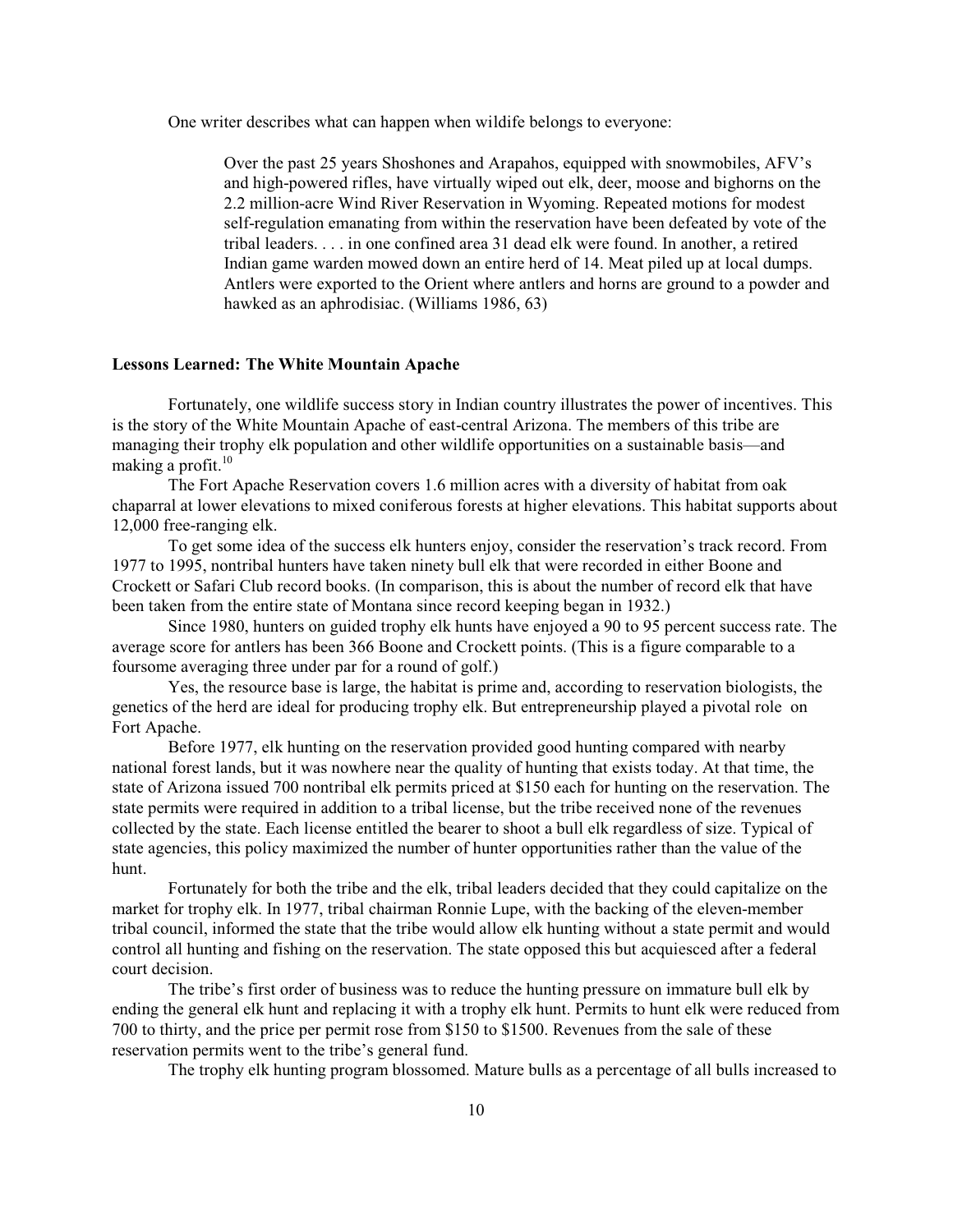73 percent, and the number of record-book elk taken rose from three in the final six years of state management to eight per season. In addition to promoting trophy elk production, the tribe also designed a quality hunting experience, free from the crowded conditions on public lands.

 The tribe tapped into a mother lode of hunter demand. In 1995, revenues from trophy elk hunting exceeded \$850,000. Sixty-six hunters paid \$12,000 each for a seven-day trophy hunt. A special auction for four additional openings was also held, with an average winning bid of \$24,000 and a high bid of \$30,000. In spite of the \$12,000 price tag, there is a five-year waiting list of hunters willing to pay.

Less expensive hunting opportunities exist, too. These offer a way to maintain the proper bull-tocow ratio in the herd and help manage other wildlife species. For example, the tribe periodically issues one hundred antlerless permits priced at \$300 each, which have a hunter success rate of 80 percent. The tribe also offers hunting permits for bear (\$150), javelina (\$75), and wild turkey (\$750). It costs \$50 per season or \$5 per day to hunt quail, squirrel, and cottontail rabbit.

In addition to hunting, the tribe manages other resources for amenity values and collects fees. While most reservation lakes and streams are open to bait fishing, certain select waters are restricted to flies and lures. Fish species include native Apache, brown, brook, and rainbow trout, and some arctic grayling. Yearly fishing permits are priced at \$80, summer permits at \$50, and day permits at \$5. There is even a rent-a-lake program which allows Cyclone and Hurrican lakes in their entirety to be rented for \$300 per day, with a 3-day minimum. Fishing has proved lucrative, generating \$600,000 in revenue in 1995.

When revenues from services such as camping, boating, and river rafting are added, amenitybased recreation enterprises generated nearly \$2 million in 1995. These enterprises compare well with the tribe's logging operation, casino, and ski resort as important sources of revenues and jobs. Entrepreneurship and management institutions that conserve wildlife have benefited the White Mountain Apache and the wildlife on its territory.

### **Back to the Future Through Better Institutions**

American Indian history teaches us that we must go beyond calls for spiritual awakenings and find workable institutions that provide positive incentives for good stewardship. Because American Indians adapted their institutions to the resource constraints, they were able to sustain life, often in hostile environments. Property rights were an integral part of American Indians' heritage. Refocusing on these institutions, as the White Mountain Apache have done, offers the best way for Native American cultures to manage their resources on a sustainable basis.

Non-Indians also will do well to stop promulgating myths as a solution to modern environmental problems. Especially in a multi-cultural society where world-views vary widely, devolution of authority and responsibility offers the best hope for resource conservation. Rather than shunning property rights solutions, we should embrace them, as did our predecessors on this continent.

## **Notes**

**Notes** 

1. Quoted in Williams (1986, 30).

2. Wallace Stegner lecture at Montana State University reported in the *Bozeman Daily Chronicle*, April 19, 1996, p. 9.

- 3. Hammond quoted in Devall (1993, 182).
- 4. For an extensive discussion of "Hopi Agriculture and Land Ownership," see Forde (1931).
- 5. See Kennard (1979, 554–57) and Forde (1931) for details.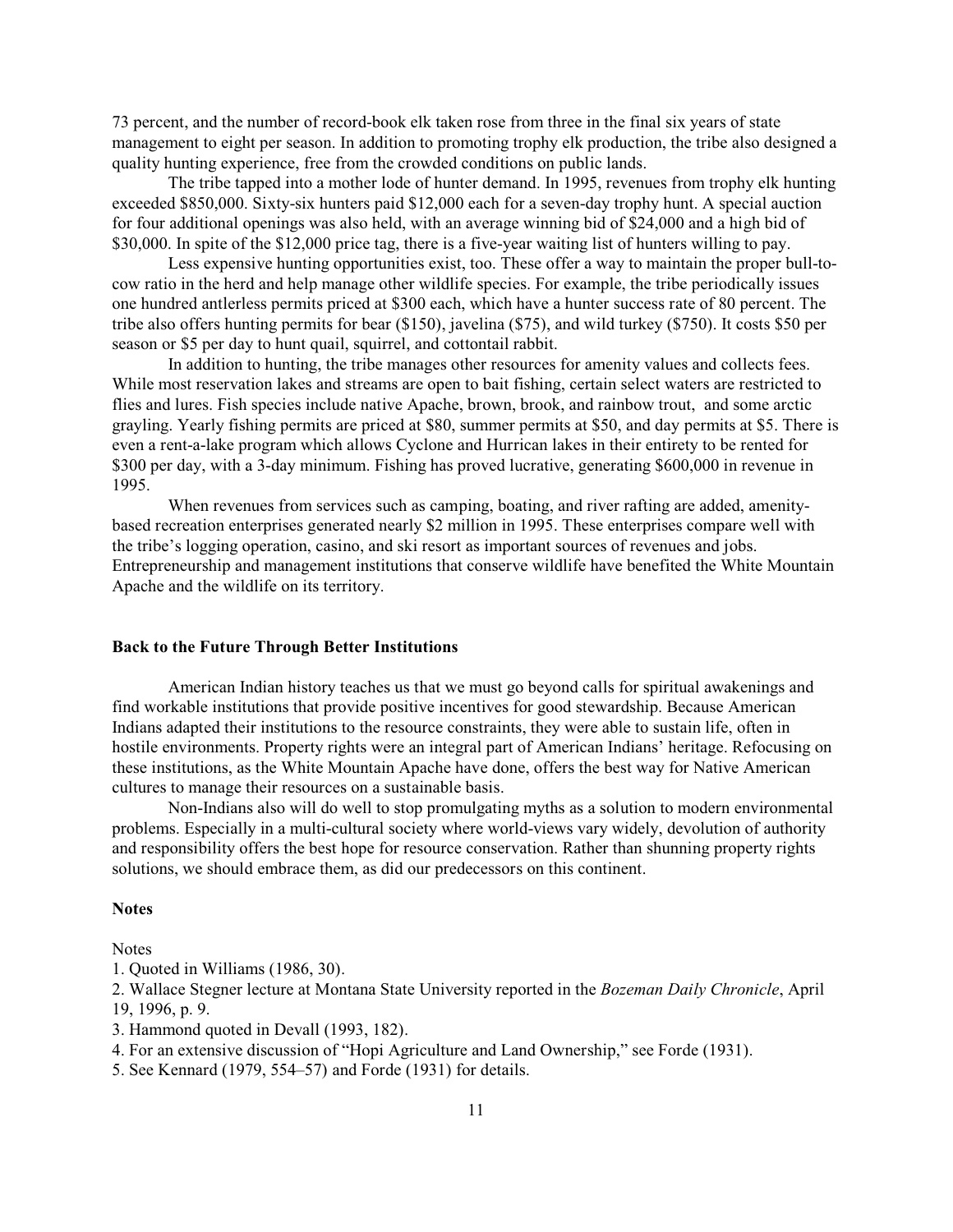6. For a more complete discussion of property rights to piñon trees, see Lowie (1940).

7. For a more complete discussion, see Higgs (1982).

8. *United States v. Washington* (1974), 384 F. Supp. 312, 352–53.

9. Consistent with economic theory (see Demsetz 1967 and Anderson and Hill 1975), the Tlingit did not establish territorial claims to streams where species such as the pink or dog salmon were abundant (Olson 1967, 12). They also treated the open ocean as a commons because their technology did not allow overexploitation of salmon in this environment. However, some bands did claim ownership of bottom fishing grounds for halibut and cod.

10. Information about the White Mountain Apache program comes from tribal officials.

# **References**

Ambler, J. Richard. 1989. *The Anasazi*. Flagstaff: Museum of Northern Arizona.

- Anderson, Terry L. 1995. *Sovereign Nations or Reservations? An Economic History of American Indians.* San Francisco, CA: Pacific Research Institute for Public Policy.
- Anderson, Terry L., and P. J. Hill. 1975. The Evolution of Property Rights: A Study of the American West. *Journal of Law and Economics* 18(1): 163–79.
- Baden, John, Richard Stroup, and Walter A. Thurman. 1981. Myths, Admonitions, and Rationality: The American Indian as a Resource Manager. *Economic Inquiry* 19(1): 132–43.
- Barsh, Russell L. 1977. *The Washington Fishing Rights Controversy: An Economic Critique*. Seattle: University of Washington Graduate School of Business Administration.
- Barsness, Larry. 1985. *Heads, Hides, and Horns.* Fort Worth: Texas Christian University Press.

Basso, Keith H. 1970. *The Cibecue Apache.* New York: Holt, Rinehart and Winston.

- Brasser, Ted J. 1974. Riding on the Frontier's Crest: Mahican Indian Culture and Culture Change. Paper No. 13. Ottawa: National Museums of Canada, Ethnology Division.
- Carlos, Anne M., and Frank D. Lewis. 1995. Strategic Pricing in the Fur Trade: The Hudson's Bay Company, 1700–1763. In *Wildlife in the Marketplace*, Terry L. Anderson and Peter J. Hill, eds. Lanham, MD: Rowman and Littlefield Publishers, 61–87.
- Copper, John M. 1949. Indian Land Tenure Systems. In *Indians of the United States*. (Contributions by Members of the Delegation, and by Advisers to the Policy Board of the National Indian Institute, for the Second Inter-American Conference on Indian Life, Cuzco, Peru.)
- Debo, Angie. 1970. *A History of the Indians of the United States*. Norman: University of Oklahoma Press.
- De Laguna, Frederica. 1972. *Under Mount Saint Elias: The History and Culture of the Yakutat Tlingit.* Smithsonian Contributions to Anthropology. Vol. 7 (in 3 parts). Washington, DC: Smithsonian Institution Press.
- Demsetz, Harold. 1967. Toward a Theory of Property Rights. *American Economic Review* 57(2): 347–59.
- Devall, Bill. 1993. *Clearcut: The Tragedy of Industrial Forestry*. San Francisco: Sierra Club Books and Earth Island Press.
- Ellis, Florence Hawley. 1979. Isleta Pueble. In *Handbook of North American Indians*. Vol. 9. Washington, DC: Smithsonian Institution, 351–65.
- Ewers, John C. 1958. *The Blackfeet: Raiders on the Northwestern Plains*. Norman: University of Oklahoma Press.

———. 1969. *The Horse in Blackfoot Indian Culture*. Washington, DC: Smithsonian Institution Press.

- Fletcher, Alice C., and Francis La Flesche. 1992. *The Omaha Tribe*. 2 vols. Lincoln: University of Nebraska Press.
- Forde, C. Daryll. 1931. Hopi Agriculture and Land Ownership. *Journal of the Royal Anthropological Institute of Great Britain and Ireland* 61: 357–405.